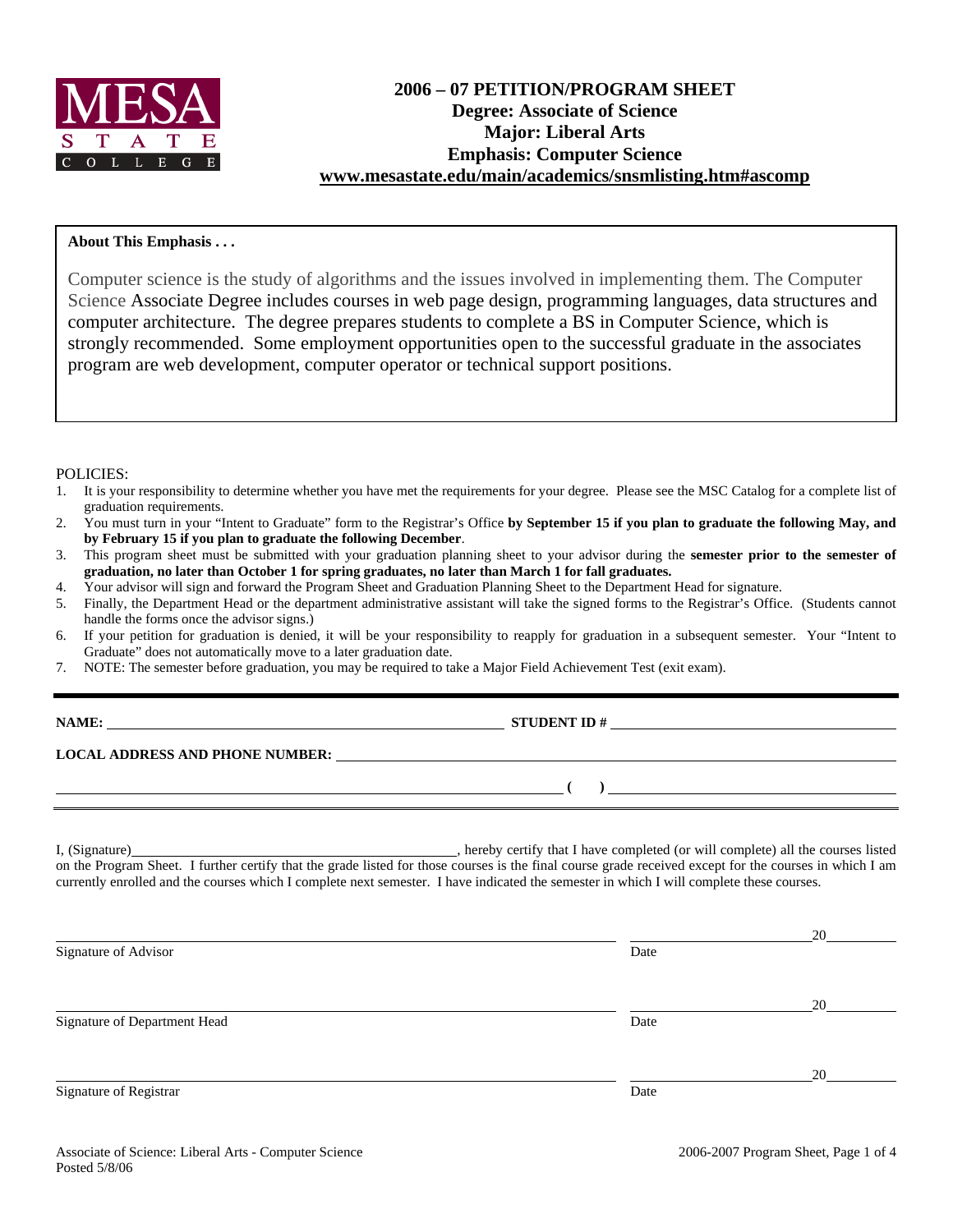- 60 semester hours are required for the Associate of Science degree. Must meet the academic residency requirements.
- A cumulative grade point average of 2.5 or higher must be maintained for all courses taken and for all courses within the Computer Science area of emphasis.
- A grade of "C" or higher must be earned in all general education courses in order to be accepted for the transfer under the Core Transfer Agreements.
- No double counting is allowed between general education requirements and major requirements.

П

• It is recommended that students work closely with a faculty advisor when selecting appropriate courses and scheduling classes.

| <b>GENERAL EDUCATION REQUIREMENTS (33 Semester Hours)</b><br>Credit<br>Grade<br>Trns/Subs<br>No.<br>Term<br>Year<br>Course<br>English and Speech: ENGL 111 and 112, SPCH 102 (9 semester<br>hours, must earn a grade of "C" or above in ENGL 111 and 112)<br><b>ENGL</b><br>111<br>$\frac{3}{2}$<br><b>Contract Contract</b><br><b>ENGL</b><br>112<br>3<br><b>SPCH</b><br>3 <sup>7</sup><br>102 | Trns/Subs<br>Credit<br>Grade<br>Term<br>Course<br>No.<br>Year<br>Social and Behavioral Sciences: (6 Semester Hours)<br>(Minimum of 2 different disciplines)                                  |  |  |  |  |  |
|-------------------------------------------------------------------------------------------------------------------------------------------------------------------------------------------------------------------------------------------------------------------------------------------------------------------------------------------------------------------------------------------------|----------------------------------------------------------------------------------------------------------------------------------------------------------------------------------------------|--|--|--|--|--|
| Physical Sciences/Math (12 semester hours)<br>Science (minimum 8 semester hours)                                                                                                                                                                                                                                                                                                                | Humanities (6 semester hours)<br>(Minimum of 2 different disciplines)                                                                                                                        |  |  |  |  |  |
| Math (minimum 4 semester hours, MATH 113 or higher, must receive grade of "C" or above)*<br>* Math 151 may count as the general education mathematics requirement. If taken, it will be counted in the general education area and only 17<br>semester hours will be required in the Computer Science area of emphasis.                                                                          |                                                                                                                                                                                              |  |  |  |  |  |
| Kinesiology (2 semester hours) KINE/HPWA 100 and one KINA/HPWE/Selected DANC course<br>Trns/Subs<br>Trns/Subs<br>Course<br>Credit Grade<br>Term<br>No.<br>Year<br>Course<br>Credit<br>Grade<br>Term<br>Year<br>No.<br><b>KINE/HPWA</b><br>100<br><b>KINA/HPWE</b><br>$\frac{1}{2}$<br>$\perp$                                                                                                   |                                                                                                                                                                                              |  |  |  |  |  |
| <b>Computer Science Emphasis Requirements (17-22 Semester Hours)</b>                                                                                                                                                                                                                                                                                                                            |                                                                                                                                                                                              |  |  |  |  |  |
| Trns/Subs<br>Credit<br>Term<br>Course<br><u>No.</u><br>Grade<br>Year<br>MATH<br>$151*$<br>5 <sup>5</sup><br><b>CSCI</b><br>111<br>4<br><b>CSCI</b><br>112<br>4<br>*If MATH 151 is used to satisfy the Mathematics General Education Requirement, only 17 semester hours are required for the emphasis.                                                                                          | Credit<br>Trns/Subs<br>Course<br><u>No.</u><br>Grade<br>Term<br>Year<br><b>CSCI</b><br>$\overline{3}$<br>206<br><b>CSCI</b><br>241<br>$\overline{3}$<br>$\overline{3}$<br><b>CSCI</b><br>250 |  |  |  |  |  |
|                                                                                                                                                                                                                                                                                                                                                                                                 |                                                                                                                                                                                              |  |  |  |  |  |
| Electives (3-8 Semester Hours) Any college level undergraduate courses excluding KINA/HPWE.<br>Trns/Subs<br>Credit<br>Course<br><u>No.</u><br>Grade<br>Term<br>Year                                                                                                                                                                                                                             | Trns/Subs<br>Credit<br>Course<br><u>No.</u><br>Grade<br>Term<br>Year                                                                                                                         |  |  |  |  |  |
| MATH 152 is recommended, particularly for those students who are considering going on to the Bachelor of Science in Computer Science degree.                                                                                                                                                                                                                                                    |                                                                                                                                                                                              |  |  |  |  |  |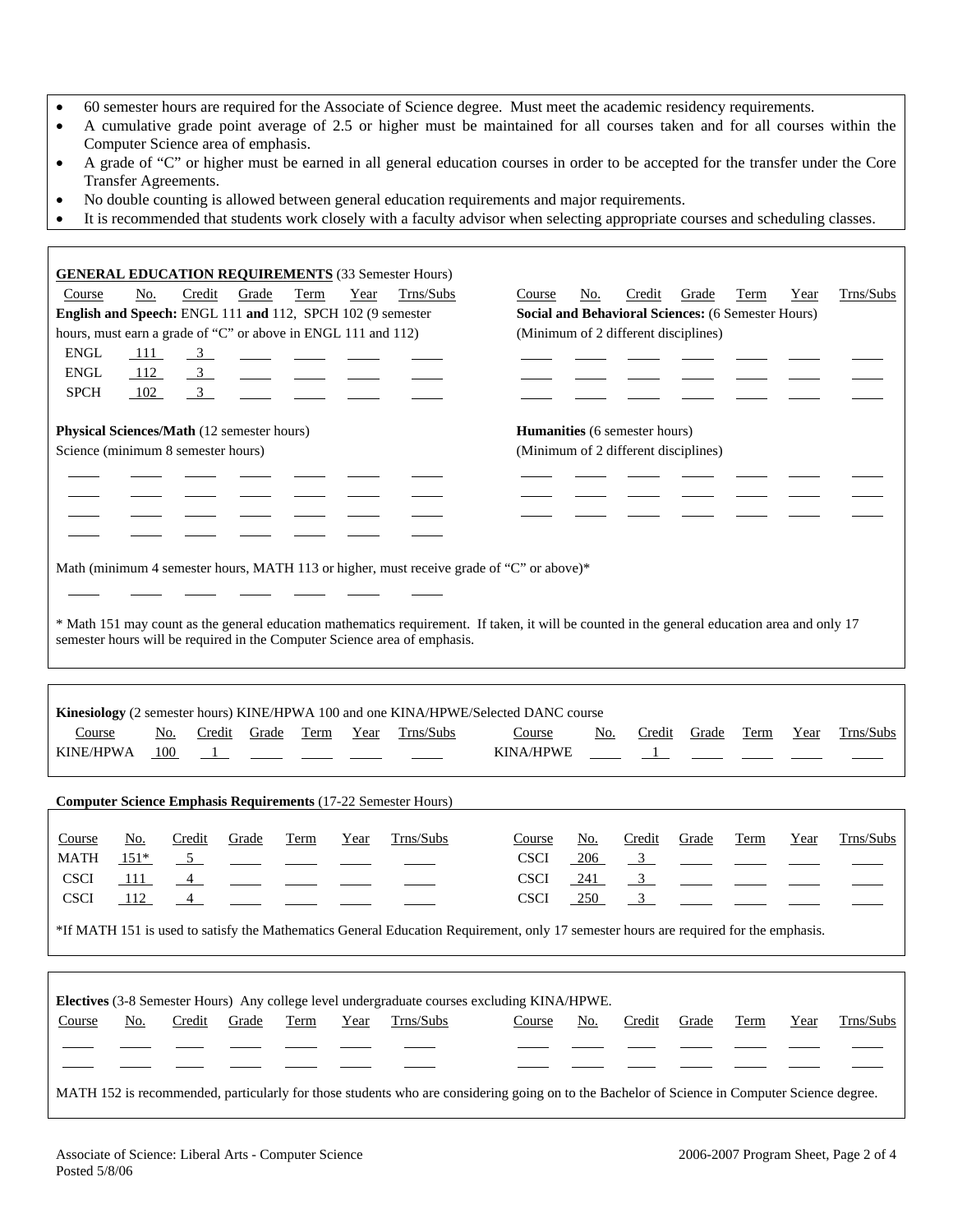### **GENERAL EDUCATION REQUIREMENTS** (minimum 33 Semester Hours)

**English and Speech – 9** Semester Hours ENGL 111 **and** ENGL 112 **or** ENGL 129 *(by permission)* **And** SPCH 102 (required)

See current Mesa State College Catalog for list of courses that fulfill the requirements below.

#### **Mathematics and Science – minimum 12** Semester Hours

Minimum 4 semester hours in Math and minimum 8 semester hours in Science. Both lecture and Lab must be taken in all courses having both.

**Humanities – 6** semester hours. Minimum of two different disciplines required.

**Social and Behavioral Sciences – 6** semester hours. Minimum of two different disciplines required.

## **OTHER REQUIREMENTS** (2 Semester Hours)

**Kinesiology – 2** Semester Hours

Each student must take KINE/HPWA 100 together with one KINA/HPWE/Selected DANC course. See current catalog for listing.

#### **Computer Science Emphasis Requirements** (17-22 Semester Hours)

Required Courses

MATH 151 Calculus I\* CSCI 111 Computer Science I CSCI 112 Computer Science II CSCI 206 Web Page Design II CSCI 241 Computer Architecture CSCI 250 Data Structures

\*MATH 151 may count as the mathematics general education requirement. If taken, only 17 semester hours are required for the emphasis.

#### **Electives:** 3-8 semester hours (MATH 152 Calculus II recommended)

Students are required to participate in exit examinations or other programs deemed necessary to comply with the college accountability requirement. All degree requirements must be completed as described above. Any exceptions or substitutions must be recommended in advance by the faculty advisor and approved by the Department Head.